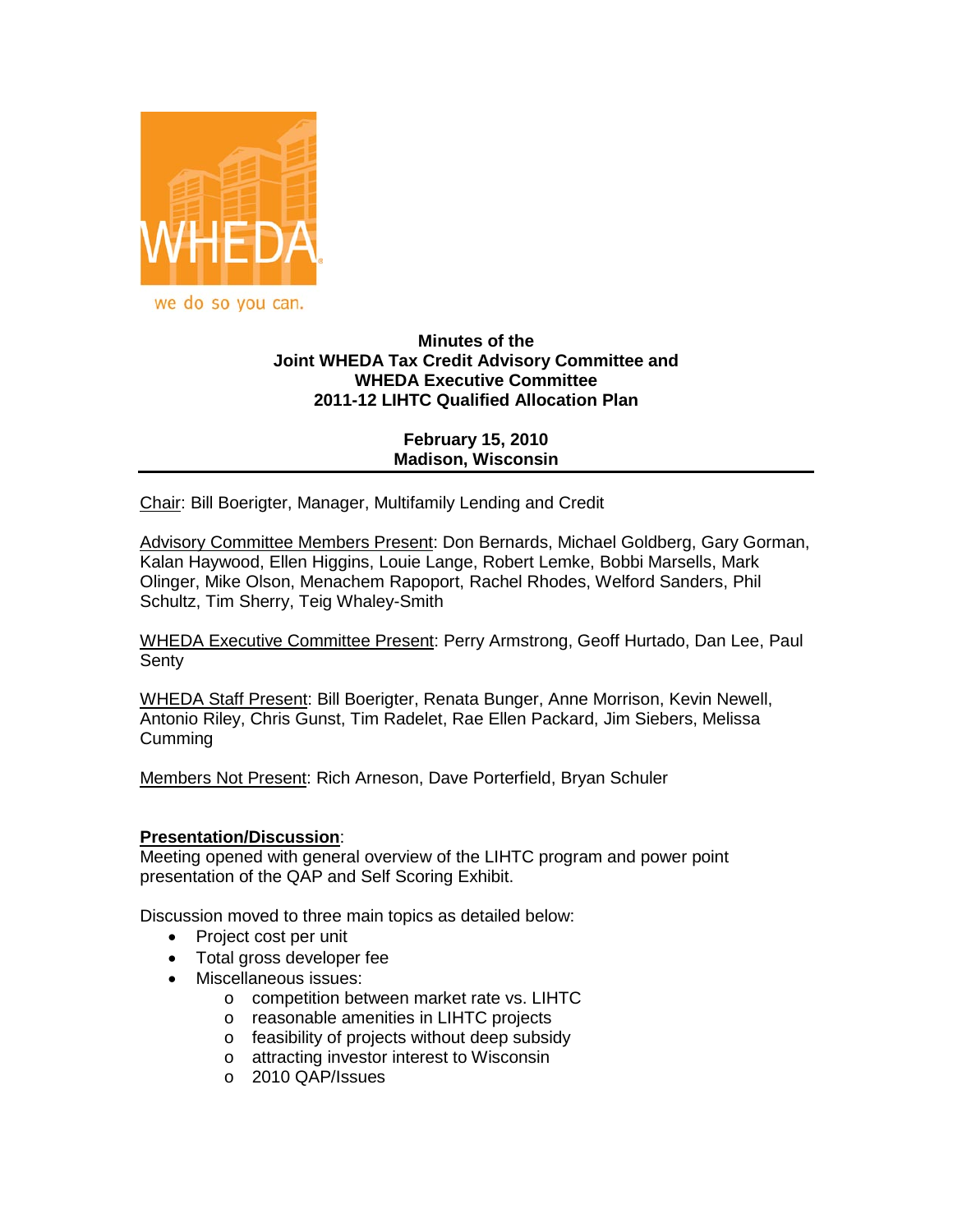Cost Per Unit Discussion:

- Discussion on putting cap (\$150,000/unit?) on per unit cost at a fixed dollar amount. If over cap, must come to WHEDA to get special concession to exceed cost per unit cap.
- City/municipality/government involvement (requirements) in projects can greatly increases costs.
- **Building in urban areas, unknown environmental issues discovered during** construction drive up project costs as well.
- **Investors are looking at quality of housing versus quantity of deals.**
- Standard, low-cost housing, low cost per unit, etc. is not appealing to investors and majority of time will be passed over. They do not want projects that look similar to public housing.
- Creativity and additional amenities are increasingly important to attract investors and make the project more competitive.
- Investors want to promote/publicize the projects they have invested in to show they are good stewards of the local community.
- Alternative view expressed by WHEDA Executive Committee: Goal is to produce as many housing units as possible -- leverage it with other resources and promote lower cost housing.
- Quality housing vs. quantity of housing attracts other quality housing developments and businesses to an area. This results in economic gain for the community.
- Cost per unit may not account for true cost possibly consider cost per bedroom or cost per square foot versus entire unit.
- Quality affordable housing projects are at times catalytic projects for economically challenged neighborhoods. These anchor projects can help rebuild and reinvest in the community.
- Alternative views were expressed that outside investment is secondary to "wise use of resource" (i.e., cost per unit) issue.

Developer Fee Discussion:

- It was suggested that a cap be put on Developer's fee, that they are too high, etc. Discussion followed on what the developer's fee actually covers, pays for, timing of it, etc.
- Should incentives be created to use the developer fee as the carrot to drive down total project costs?
- Paid developer fees typically represent three to four years of unpaid work to bring a project to fruition.
- From start to finish the developer must cover all the project costs and their own operational overhead before they can receive a developer fee payout.
- Investors frequently tie project performance to the developer fee as a result developers never get 100% payout at closing.
- Developers are now at a crisis point; this is not a time to make them weaker by increasing restrictions/guidelines.
- Developers frequently start out with multiple tax credit deals because of the difficulties in bringing the deals to fruition and even getting a deal awarded credits.